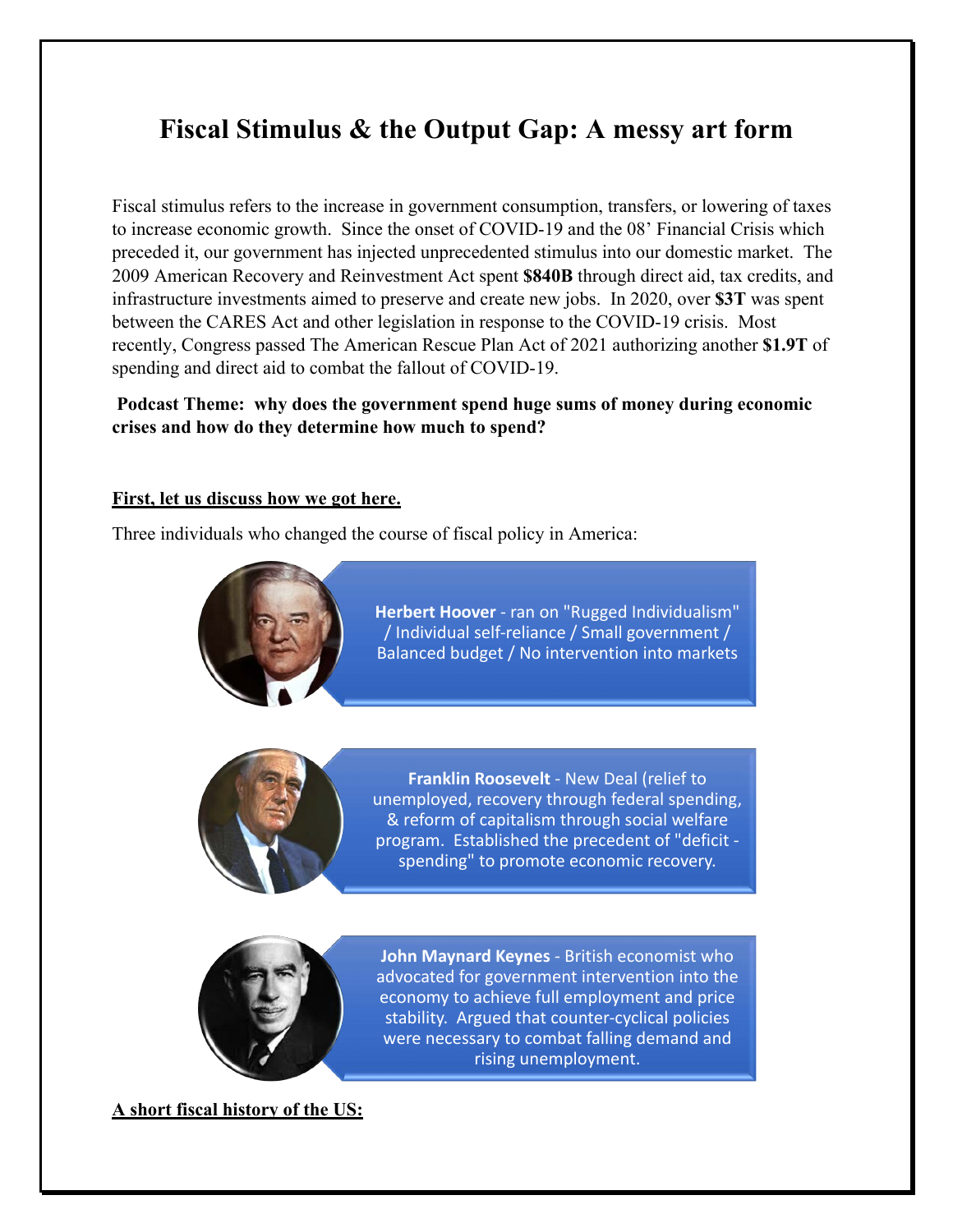- Prior to the Great Depression, fiscal orthodoxy subscribed to the belief that balancing the federal budget would instill confidence in consumers, business, and the markets which would encourage investment and economic expansion. (1)
- Historically, deficits were only run during wartime to finance the war effort with balanced budgets or surpluses during peacetime to reduce government debt levels.
- The severity of the Great Depression along with Herbert Hoover's reluctance to provide government aid changed the prevailing fiscal orthodoxy forever! Here is the sequence of events (2):
	- 1. Herbert Hoover was elected in under the slogan of "Rugged Individualism" or a belief that the individual should be totally self-reliant outside of state or government.
	- 2. Hoover's ardent embrace of his campaign promise was antithetical to any notion that massive government intervention was the antidote to assuage the dire economic situation unfolding in 1929  $&$  1930. In fact, his 1931 budget cut federal spending and raised taxes to balance the budget, which ultimately worsened the crisis.
	- 3. Hoover capitulated in 1932 by creating the Reconstruction Finance Corporation which provide loans and financed public works projects but stopped short of providing **direct aid** to American families. Even though Hoover was a philanthropist, he believed the dole would stifle initiative and be ruinous for the morale of the country edging us closer to socialism. Past governments had never resorted to such schemes and Hoover resisted growing calls for government intervention. Unfortunately, Hoover, and his advisors failed to grasp the severity of the Great Depression and the implications of their austerity policies.
	- 4. Franklin Roosevelt was elected in a landslide victory over Hoover in 1932 promising a "new deal" for the American people. His economic platform was based on **relief** through direct aid to families, **recovery** through federal spending, and **reform** through the creation of new social welfare programs.
	- 5. Roosevelt was the first to adopt the emerging theories espoused by John Maynard Keynes or "Keynesianism." **Keynes abandoned the orthodoxy of balanced budgets in favor of activist counter-cyclical policies to combat high unemployment and economic contraction. Keynes believed the state needed to step in and spend when no one else would because the market was not self-correcting as many believed. The radical idea of deficit-spending was born, and the rest is history. (3)**

**Why is deficit spending needed?**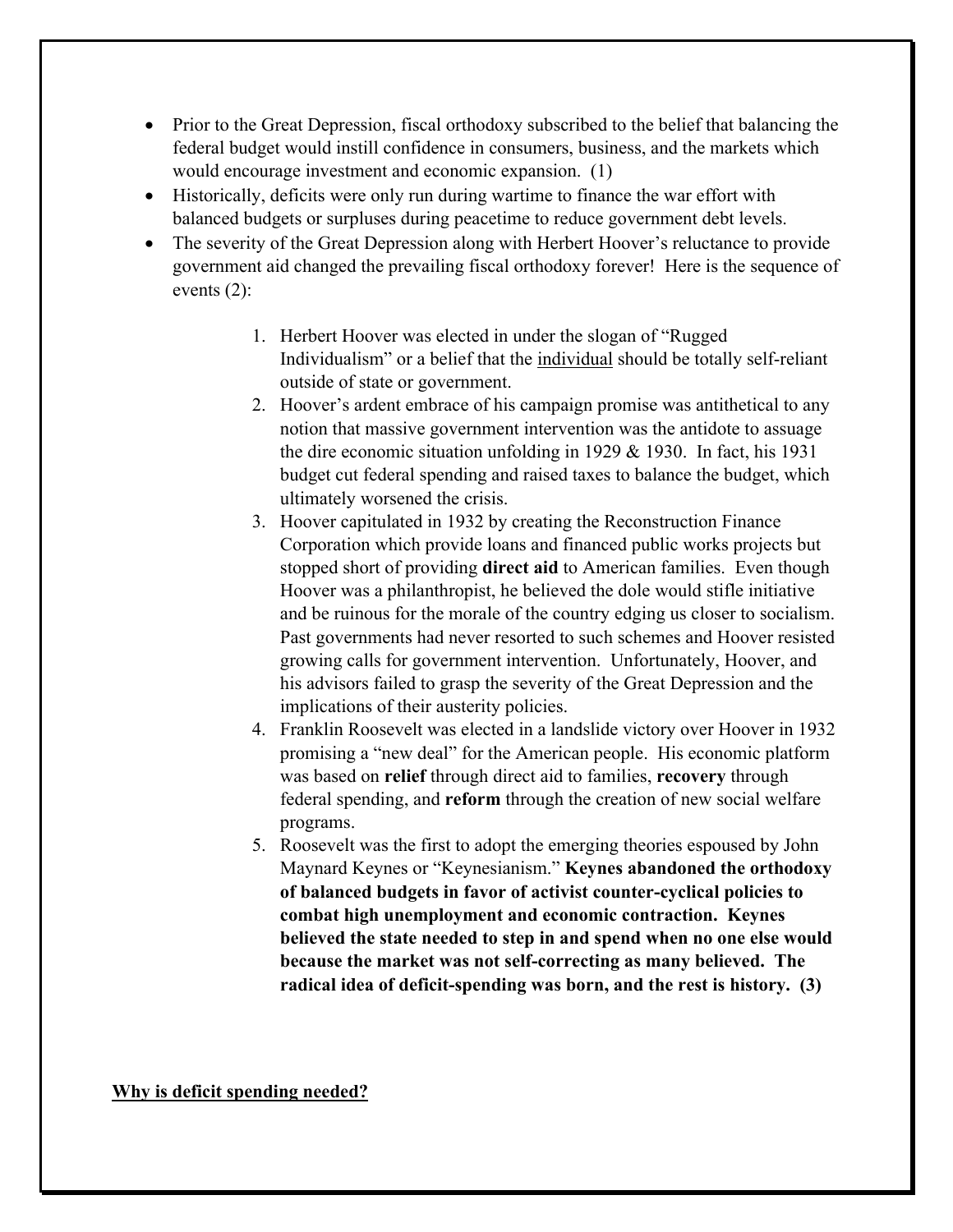Simple….my spending is your income, and your spending is my income! When you and I do not spend income falls and unemployment rises. Household spending provides income to firms through the market for goods and services (i.e., what you and I consume). Firms then provide income to households through resource markets (e.g., wages, rents, profits, dividends). When they cycle breaks down (falling demand), the government injects stimulus (spending) to keep income from falling and reignite the circular flow between business and households.

When the Congress runs a deficit, they direct the Treasury Department to sell bonds to investors to finance the shortfall. The sale of bonds acts as a mechanism to pull savings from the financial system so the government can spend it in the economy via direct purchases and transfers. Government spending provides income for households and businesses who can then provide spending through product markets (goods and services) and resource markets (labor, capital, land).



#### **Circular Flow Model:**

*Source: https://www.intelligenteconomist.com/circular-flow-model/#:~:text=Circular%20Flow%20Model%20Definition,- The%20circular%20flow&text=It%20shows%20how%20household%20consumption,gross%20domestic%20product%20(GDP).*

#### **How does the government determine when and how much stimulus is needed?**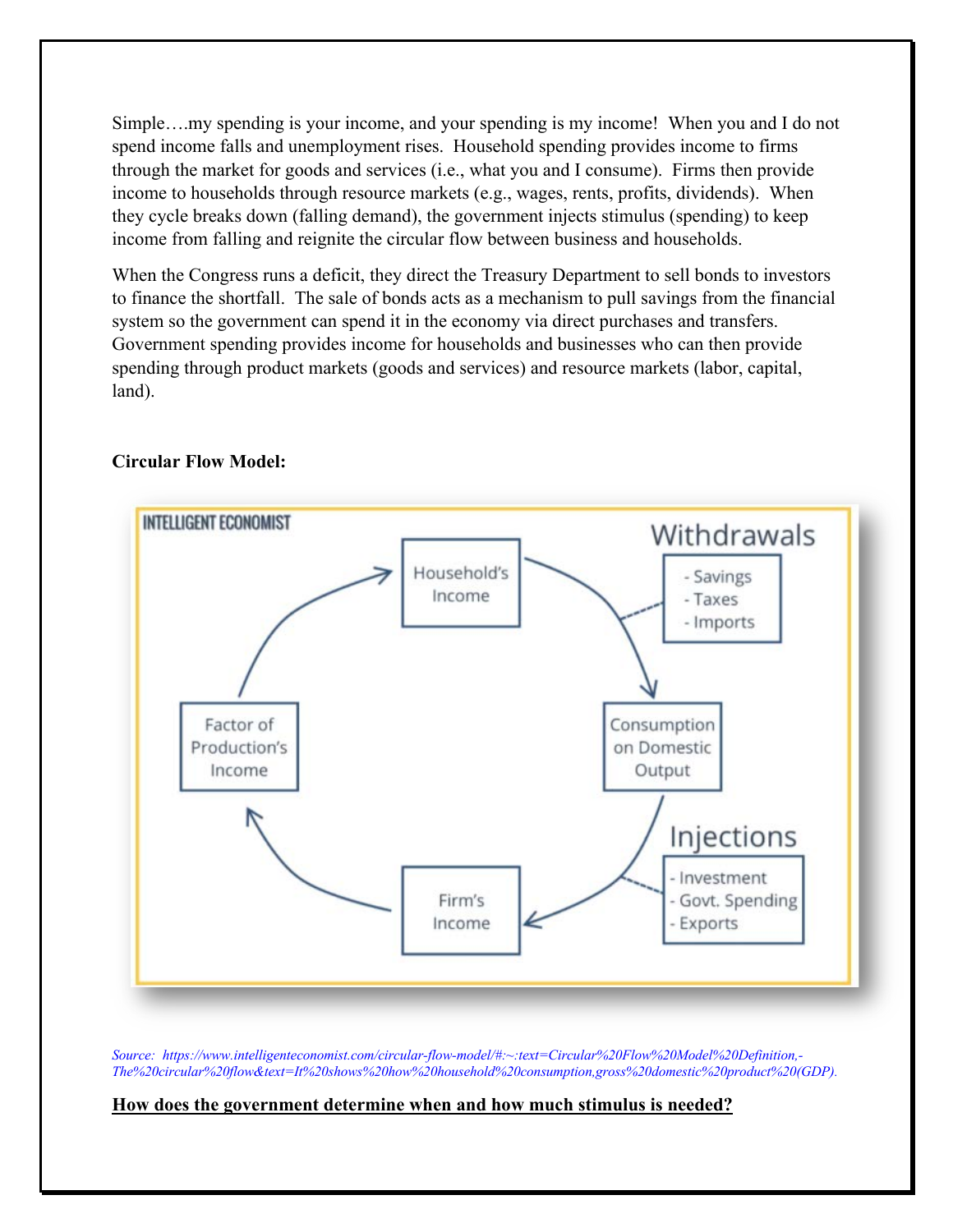# **Introduction to the Output Gap**

#### **Let's get acquainted with some terms:**

- 1. **Potential output -** The theoretical output (GDP) an economy can produce when it fully employs all available resources. Think of potential output as the *"safe speed limit"* for sustainable economic growth. At the safe speed limit, output is not below capacity resulting in idle labor & equipment, but it is not above capacity resulting in inflationary pressures.
- 2. **Actual output** The actual observed level of output that an economy produces, as measured by real GDP.
- 3. **Output gap** The difference between potential output and actual output.
- 4. **Output gap direction** 
	- a. Negative output gap  $=$  spare capacity or slack due to weak demand. Idle resources.
	- b. Positive output gap = demand outstripping economy's productive limits which can lead to inflation.

The Congressional Budget Office (CBO) prepares estimates of potential GDP using advanced statistical models. Potential GDP is a theoretical construct and cannot be observed directly. Consequently, the process is prone to estimation errors which can lead to policy overshoots or undershoots when considering the size of stimulus required.

#### **What is the size of the output gap now?**



Source: https://fred.stlouisfed.org/series/GDPPOT#0 Date 03/18/2021

**CBO Output Gap estimate on October 1st, 2020 (6)**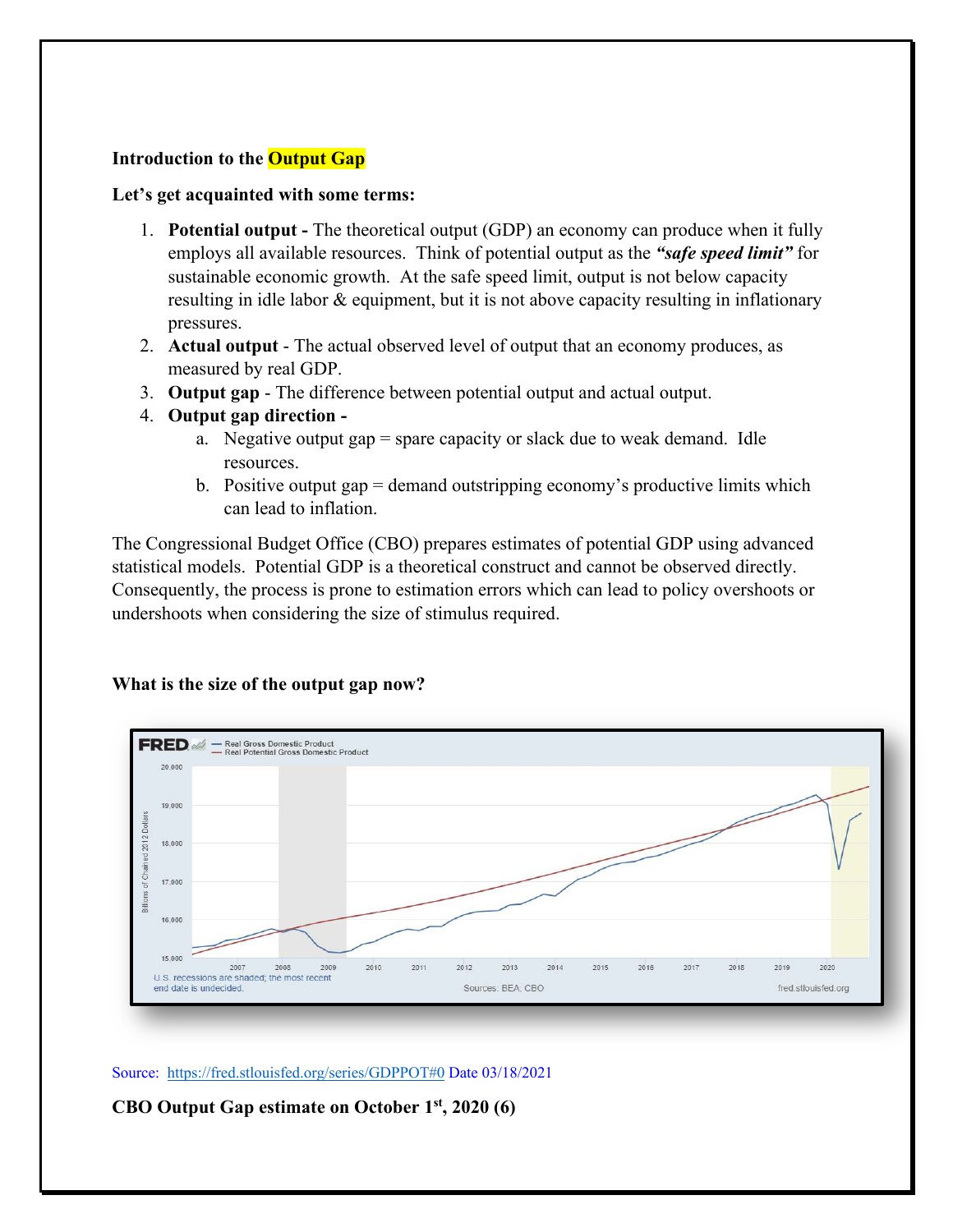

**CBO revised Output Gap to reflect significant improvement in February 2021 (7)**



**How big should the stimulus package be?**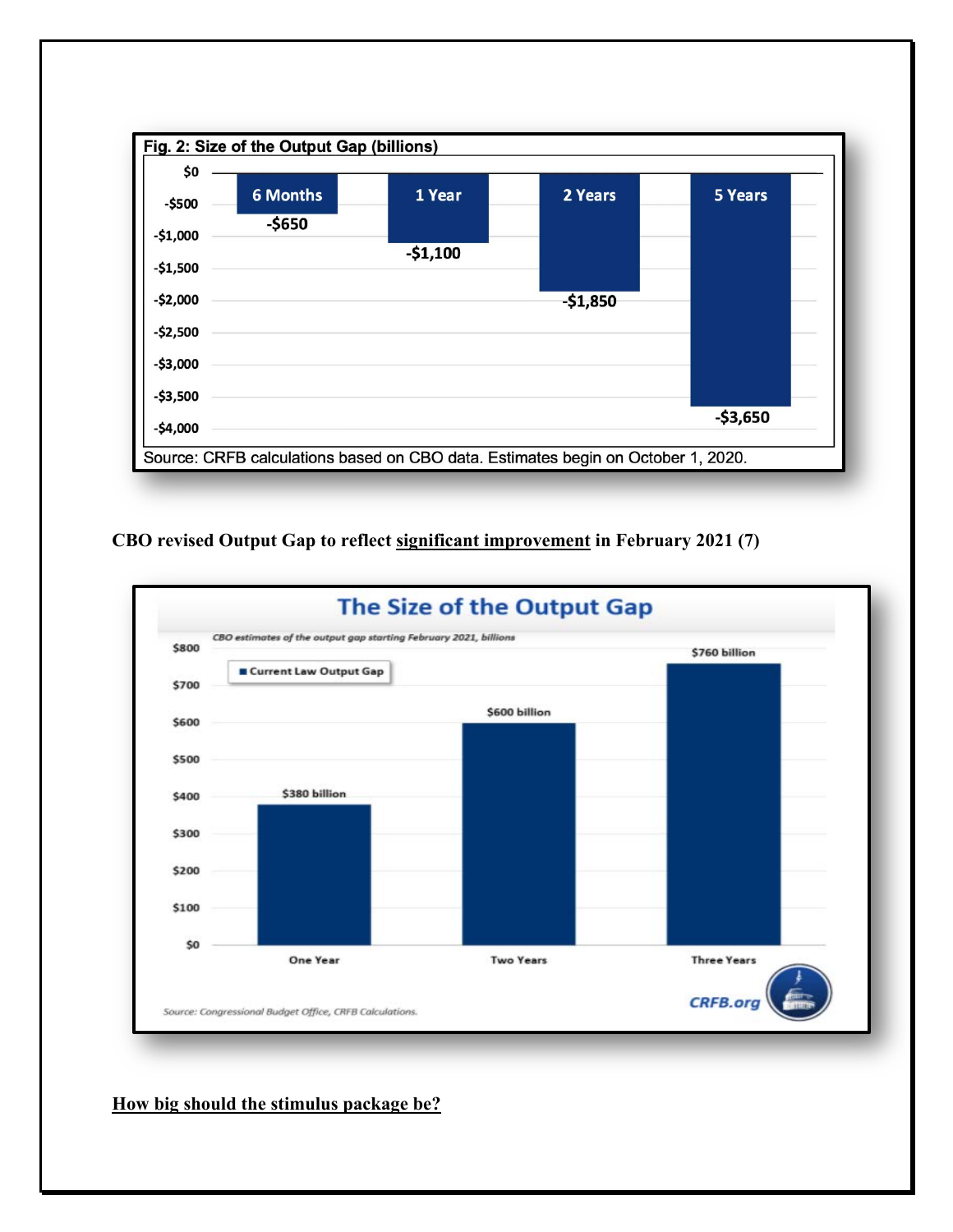The chief purpose of fiscal stimulus is to shrink the output gap and return the economy to its potential level of output. An efficiently designed stimulus bill will produce **\$1 or more** of output for every **\$1** of stimulus indicating no waste. Unfortunately, consumers balance demands between spending, saving or reducing debts. This affects their **marginal propensity to consume** limiting the return on stimulus dollars. The effectiveness of the stimulus package ultimately rests on the following three pillars:

- 1. What spending policies are the most appropriate to address the problem?
	- a. stop the spread of disease and death and provide financial aid.
- 2. Fiscal multiplier associated with that spending?
	- a. how much is spent vs. saved (marginal propensity to consume MPC)
- 3. General level of interest rates and unemployment?
	- a. low interest rates and high unemployment will usually result in higher multipliers per dollar spent.

**The estimation of the fiscal multiplier is critical in determine the correct size of the overall stimulus package. Here is a basic example assuming perfect information:** 

| <b>Output Gap</b>                        | <b>\$500 Billion</b> |  |      |                 |      |  |     |  |      |  |
|------------------------------------------|----------------------|--|------|-----------------|------|--|-----|--|------|--|
| <b>Fiscal Multiplier</b>                 | 0.50                 |  | 0.75 |                 | 1.00 |  |     |  | 1.50 |  |
|                                          |                      |  |      |                 |      |  |     |  |      |  |
| Size of Stimulus Package $$1,000$ $$667$ |                      |  |      | $\sim$ S $\sim$ | 500  |  | 400 |  | 333  |  |

#### **Past Multipliers (6)**

| Fig. 1: Abridged Table of Fiscal Multipliers, As Estimated by CBO |                   |  |  |  |  |
|-------------------------------------------------------------------|-------------------|--|--|--|--|
| <b>Policy</b>                                                     | <b>Multiplier</b> |  |  |  |  |
| <b>COVID Relief (2020)</b>                                        |                   |  |  |  |  |
| <b>Paycheck Protection Program</b>                                | 0.36x             |  |  |  |  |
| <b>Enhanced Unemployment Insurance</b>                            | 0.67x             |  |  |  |  |
| <b>Recovery Rebates for Individuals</b>                           | 0.60x             |  |  |  |  |
| <b>Coronavirus Relief Fund for States</b>                         | 0.88x             |  |  |  |  |
| <b>American Recovery and Reinvestment Act (2015)</b>              |                   |  |  |  |  |
| Infrastructure Spending                                           | $0.4x$ to $2.2x$  |  |  |  |  |
| Payments to State & Local Governments                             | $0.4x$ to $1.8x$  |  |  |  |  |
| Payments to Individuals                                           | $0.2x$ to $2.1x$  |  |  |  |  |
| Individual Income Tax Cuts                                        | $0.1x$ to $1.5x$  |  |  |  |  |
| <b>Corporate Tax Cuts</b>                                         | $0.0x$ to $0.4x$  |  |  |  |  |
| <b>Effects of Policy Options (2010)</b>                           |                   |  |  |  |  |
| Aid to the Unemployed                                             | $0.7x$ to $1.9x$  |  |  |  |  |
| <b>Payroll Tax Cuts</b>                                           | $0.3x$ to $1.3x$  |  |  |  |  |
| <b>One-Time Social Security Bonus Payment</b>                     | $0.3x$ to $0.9x$  |  |  |  |  |
| Infrastructure Spending                                           | $0.5x$ to $1.2x$  |  |  |  |  |
| Aid to States                                                     | $0.4x$ to $1.1x$  |  |  |  |  |
| Tax Cuts and Refundable Tax Credits                               | $0.1x$ to $0.9x$  |  |  |  |  |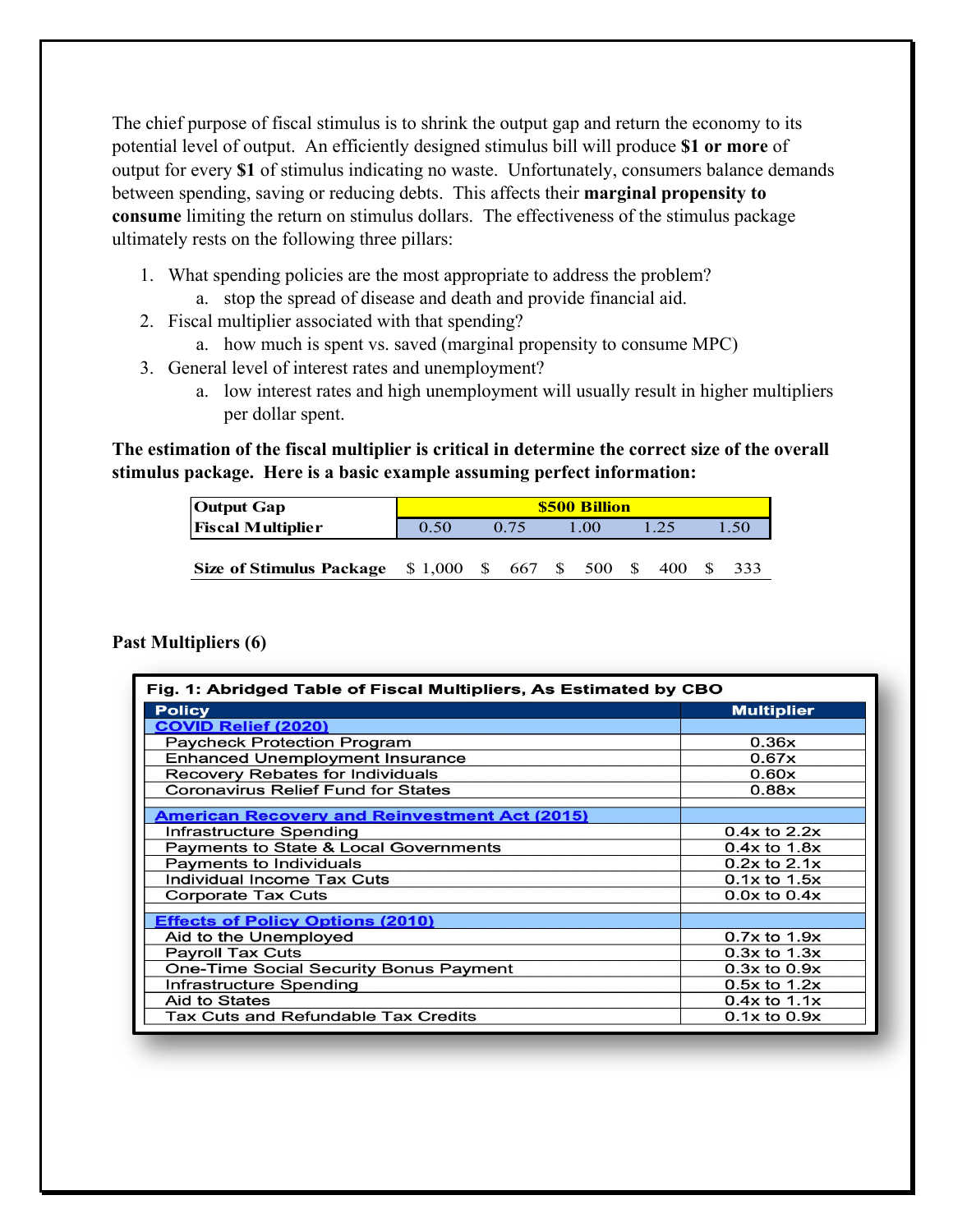|                                                                                              | <b>Total outlays</b><br>(in billions) | Policles included in each category                                                                                                                                                   |  |  |
|----------------------------------------------------------------------------------------------|---------------------------------------|--------------------------------------------------------------------------------------------------------------------------------------------------------------------------------------|--|--|
| All five categories together                                                                 | \$1900                                |                                                                                                                                                                                      |  |  |
| COVID-19 containment and vaccination; aid to<br>state and local goverments; federal spending | \$750                                 | Aid to tribal, state, and local governments; child care block<br>grant; COVID-19 containment and vaccination; federal IT;<br>public transit; reopening schools; VA and mental health |  |  |
| Direct aid to families                                                                       | \$600                                 | Child care; child tax credit; EITC; rebate checks; tuition aid                                                                                                                       |  |  |
| Aid to financially vulnerable households                                                     | \$400                                 | Health insurance subsidies; housing assistance;<br>SNAP; TANF; Unemployment Insurance; WIC                                                                                           |  |  |
| Aid to businesses                                                                            | \$150                                 | Child care providers; grants to small businesses;<br>loans to businesses; paid sick leave                                                                                            |  |  |

Biden's spending priorities are allocating direct government purchases, aid to families with a high marginal propensity to consume (MPC) and state aid. All 4 areas are associated with high multipliers. Compound this with low interest rates and high unemployment suggest a high multiplier will be realized.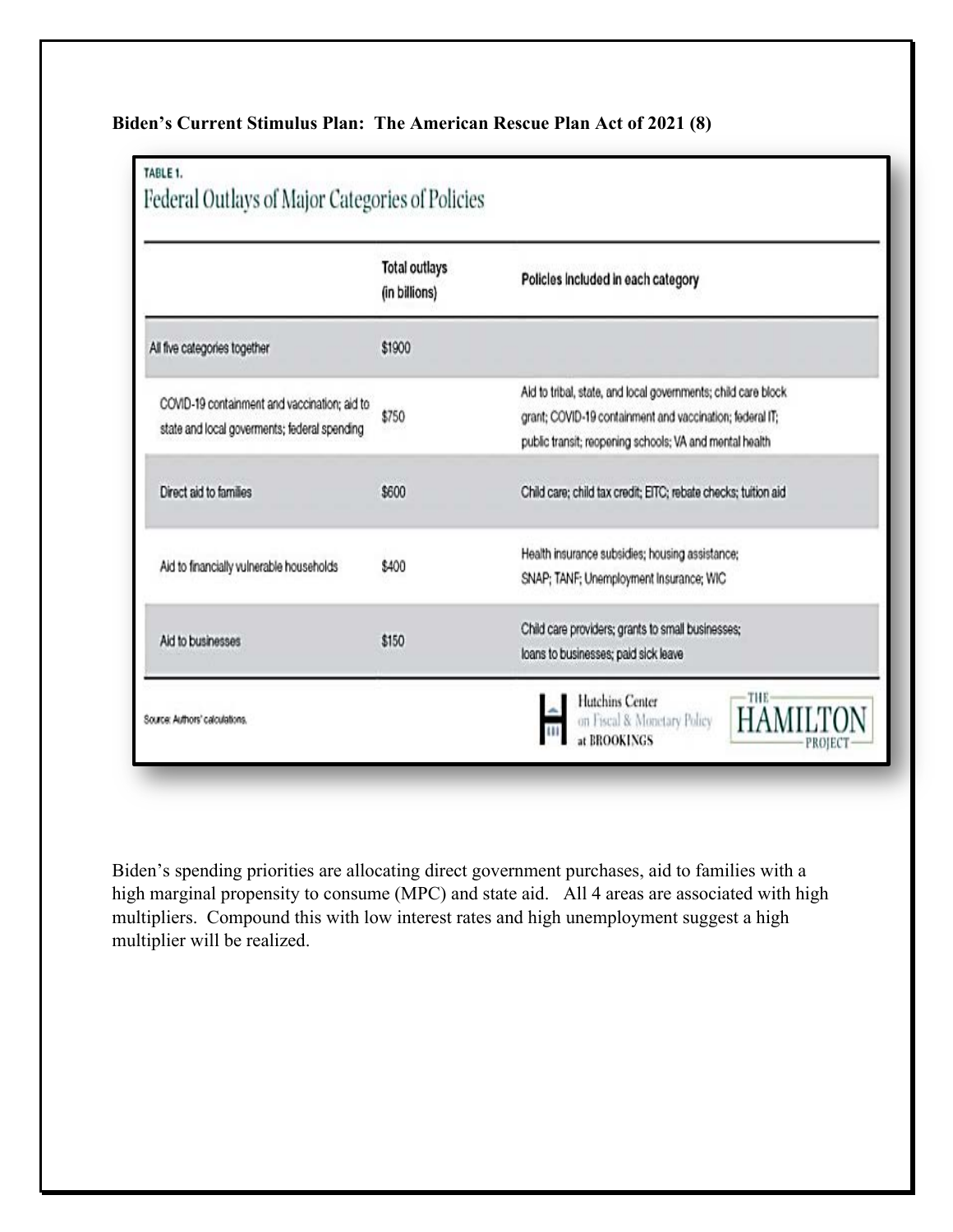# **Biden's Multiplier Effect and the risk of an overshoot (9)**



A Based on prior multipliers used by the authors, not reduced to account for higher inflation, greater savings, or supply constraints

#### **Implications of an overshoot**

- Temporary boom in economy, rising markets
- Higher inflation (Fed prefers and overshoot and will manage with monetary policy tools)
- Misallocation of resources stimulus causes businesses and households to make longterm investments based on a short-term boost in income.
- Short term growth above trend leading to and economic decline when the stimulus fades. Lawmakers may be inclined to enact more stimulus resulting in a vicious cycle of an economy perpetually reliant on stimulus.

# **Implications of an undershoot**

- Prolonged levels of high unemployment & human suffering
- Slow economic recovery
- Idle resources and business closures
- Rising bankruptcies and defaults.